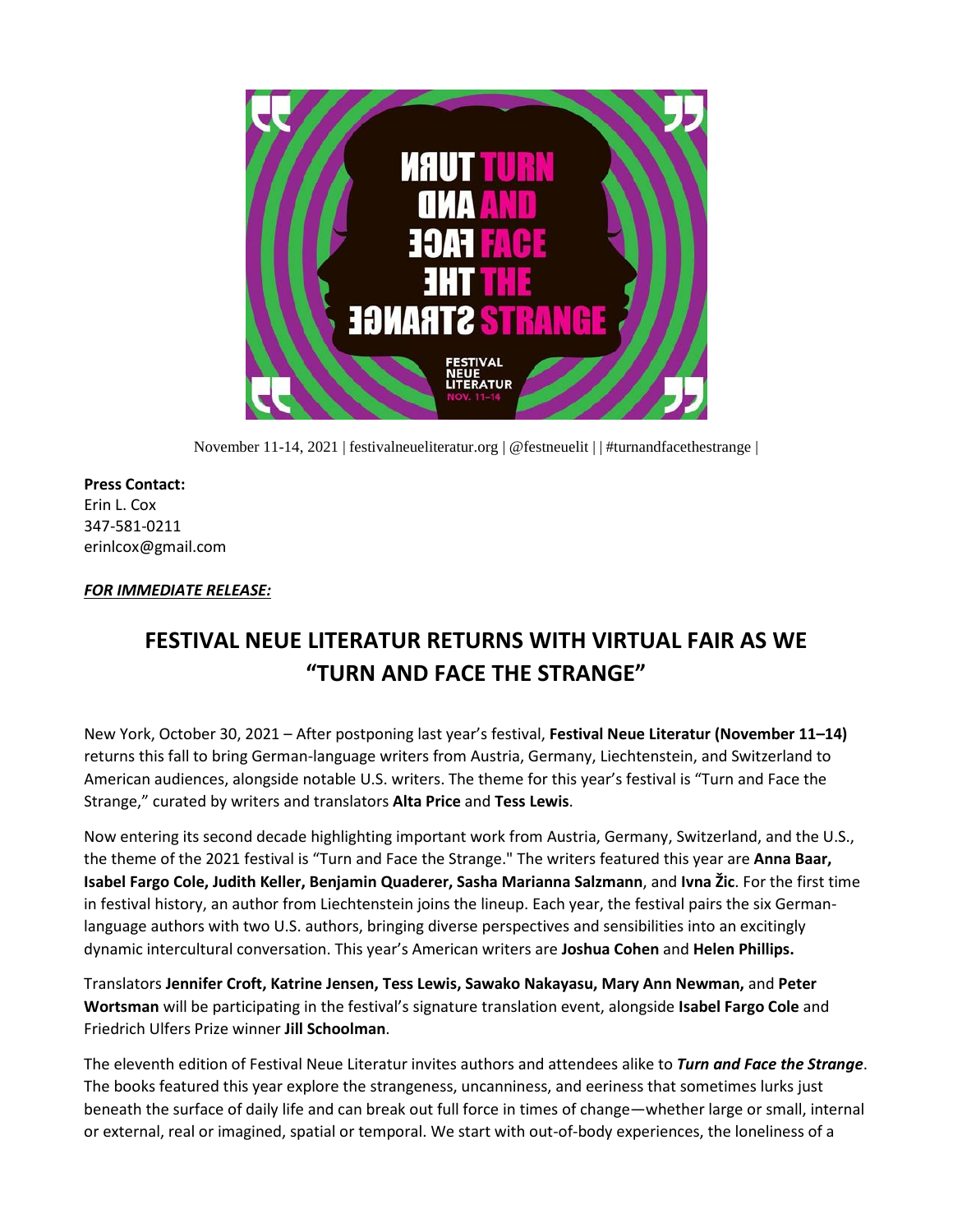con-man in a tiny country, a lost twin, time travel in and out of complicated pasts and no less complicated presents, poisonous bees, a miracle or two, deer-headed intruders, along with a series of far-fetched women and then things get really strange.

The writers and publishing luminaries featured this year find truths that explain and define their characters and cross borders of time and place to create ageless maps of identity and connection.

"There are certainly more things in heaven and earth than most of us have dreamt of or ever will. The thrill of Festival Neue Literatur is having eight writers challenge and expand our notions of what is ordinary and what is strange. When was the last time you looked, *really looked*, at what you take for granted and at what makes you feel unsettled? Let's do this, in November, together."—Tess Lewis

"FNL is the country's only German-language literary festival in English; how obvious and yet odd a proposition that is. Sometimes a small change in perspective can bring your world into new focus. Previous years' events have examined cultural clichés—both our own and others'—and this year we'll keep questioning. We're thrilled to double down on the excitement of hearing stories from afar and realizing they resonate with our own experiences of what it means to exist right here, right now, in these bodies, and in this society."—Alta L. Price

November 11–14, Festival Neue Literatur will feature hybrid and virtual-only events for attendees in New York and at home. The festival's German-language authors are tremendous voices in the European literary world, but their work remains relatively undiscovered to many U.S. readers. This year's authors twist and turn it to tame the unfamiliar and turn the familiar inside out, expanding—even deepening—our horizons. 2021 Festival Neue Literatur will feature:

**Anna Baar (Austria)** - Anna Baar has published numerous short stories, essays and poems in magazines and anthologies. Her first novel *Die Farbe des Granatapfels* ("The Color of the Pomegranate") was published in 2015. An excerpt from the manuscript was shortlisted for the Bachmann Prize at the Festival of German-Language Literature 2015. The novel was ranked number 1 on the ORF Best List for three months and was awarded the Rotahorn Literature Prize. For her second novel *Als ob sie träumend gingen* ("As If They Were Walking in a Dream"), Baar received the Theodor Körner Prize.

**Joshua Cohen (U.S.) –** Joshua Cohen's books include the novels *Moving Kings, Book of Numbers, Witz, A Heaven of Others*, and *Cadenza for the Schneidermann Violin Concerto*, the short fiction collection *Four New Messages*, and the nonfiction collection *Attention: Dispatches from a Land of Distraction*. His most recent novel, *The Netanyahus: an account of a minor and ultimately even negligible episode in the history of a very famous family*, appeared last year. His web-based project, *PCKWCK*, the world's first live-streamed, live-written novel, involved the participation of nearly two million Internet users across the globe. Cohen was awarded the 2013 Matanel Prize for Jewish Writers, and in 2017 was named one of Granta's Best Young American Novelists.

**Isabel Fargo Cole (Germany) -** Isabel Fargo Cole grew up in New York City and has lived in Berlin as a writer and translator since 1995. Her translation of Wolfgang Hilbig's *Old Rendering Plant* received the Kurt & Helen Wolff Prize in 2018, and her other translations of work by Wolfgang Hilbig and Franz Fühmann have been nominated for several awards. Since 2005 she has published short fiction and essays in German. Her debut novel *Die grüne Grenze* was nominated for the Klaus Michael Kühne Prize and the Prize of the Leipzig Book Fair. Her second novel, *Das Gift der Biene* ("The Poison of the Bees"), was selected for the 2019 LiteraTour Nord. From 2006– 2016, she co-edited *no man's land*, an online magazine for new German literature in English. In 2013, she was a co-organizer of the initiative "Writers Against Mass Surveillance."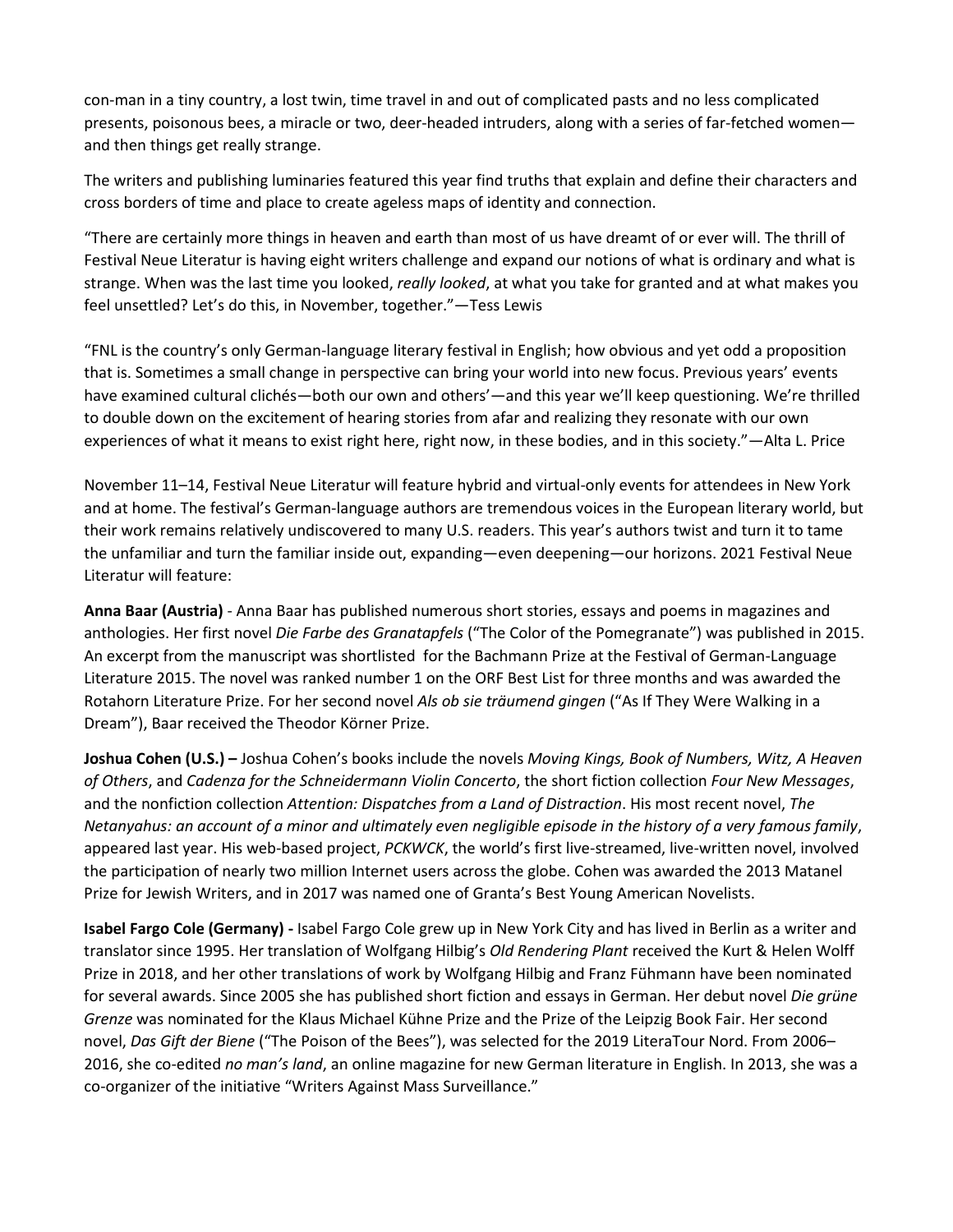**Judith Keller (Switzerland) -** Judith Keller studied German language and literature in Zurich as well as literary writing at the Swiss Literature Institute in Biel and the German Literature Institute in Leipzig. She also studied German as a foreign language in Berlin and Bogotá and was editor of the literary magazine *Edit*. In 2014 she received the New German Fiction Award for her short story *Wo ist das letzte Haus*? (*The Last House*) which was subsequently translated into English by Katy Derbyshire and published through Readux Books. Her book *Die Fragwürdigen* ("The Questionable Ones"), won an award from both the City of Zurich and the Canton of Zurich. *Die Fragwürdigen* was also performed as a theater production and featured as an audio play for Swiss radio.

**Helen Phillips (U.S.) –** Helen Phillips is the author of five books, including, most recently, the novel *The Need*, a nominee for the 2019 National Book Award, a *TIME Magazine* Top 10 Book of 2019, and a *New York Times* Notable Book of 2019. Her collection *Some Possible Solutions* received the 2017 John Gardner Fiction Book Award. Her novel *The Beautiful Bureaucrat*, a *New York Times* Notable Book of 2015, was a finalist for the New York Public Library's Young Lions Award and the *Los Angeles Times* Book Prize. Her collection *And Yet They Were Happy* was named a notable collection by The Story Prize. She is the recipient of a Rona Jaffe Foundation Writers' Award and the Italo Calvino Prize.

**Benjamin Quaderer (Austria/Liechtenstein) -** Benjamin Quaderer, born in Feldkirch, Austria, and raised in Liechtenstein, studied literary writing in Hildesheim and Vienna. He was co-editor of the literary magazine *BELLA triste* and part of the artistic direction of "PROSANOVA 2014 - Festival for Young Literature." *Für immer die Alpen* (" The Alps are Forever") is his first novel. For an excerpt from it, he received the 2nd prize at the Open Mike 2016 and a work grant from the Berlin Senate.

**Sasha Marianna Salzmann (Germany)** - Sasha Marianna Salzmann was born in Volgograd and grew up in Moscow. In 1995 they emigrated with their family to Germany and studied literature, theater, and media at the University of Hildesheim. They have been awarded multiple accolades for their plays, and *Außer sich* (*Beside Myself*) was shortlisted for the German Book Prize in 2017. Salzmann now teaches creative writing in Germany, Turkey, Moldova, Spain, Italy, and the U.S.

**Ivna Žic (Switzerland) -** Ivna Žic studied Applied Theater Studies, Theater Directing, and Dramatic Writing in Giessen, Hamburg, and Graz. Since 2011 she has been working as a freelance author, lecturer and director at the Maxim Gorki Theater in Berlin, Schauspielhaus Vienna, Lucerne Theater, Theater Neumarkt, Schauspiel Essen, Theater St. Gallen, and at uniT. Žic has received numerous scholarships and prizes for her work. Her debut novel *Die Nachkommende* ("Those Who Came Later") was nominated for both the Austrian Book Prize and the Swiss Book Prize in 2019. Ivna Žic lives in Zurich and Vienna.

The Friedrich Ulfers Prize will be presented at the festival's opening ceremony on November 11 to **Jill Schoolman**, Founder, Publisher, and Editor-in-Chief of Archipelago Books. Tess Lewis will present Schoolman with the award. The prize is endowed with a \$5,000 grant and honors a publisher, writer, critic, translator, or scholar who has championed the advancement of German-language literature in the United States. Previous recipients of the Friedrich Ulfers Prize include Susan Bernofsky, Barbara Perlmutter, Barbara Epler, Burton Pike, Robert Weil, Sara Bershtel, and Carol Brown Janeway.

Each year, the festival publishes the FNL Reader, a booklet featuring English-language excerpts of the featured German-language works, often marking the first appearance of these texts in English. The 2021 FNL Reader is available for download in an electronic version on the festival website at www.festivalneueliteratur.org.

# **FNL 2021**

# **EVENTS LINE-UP**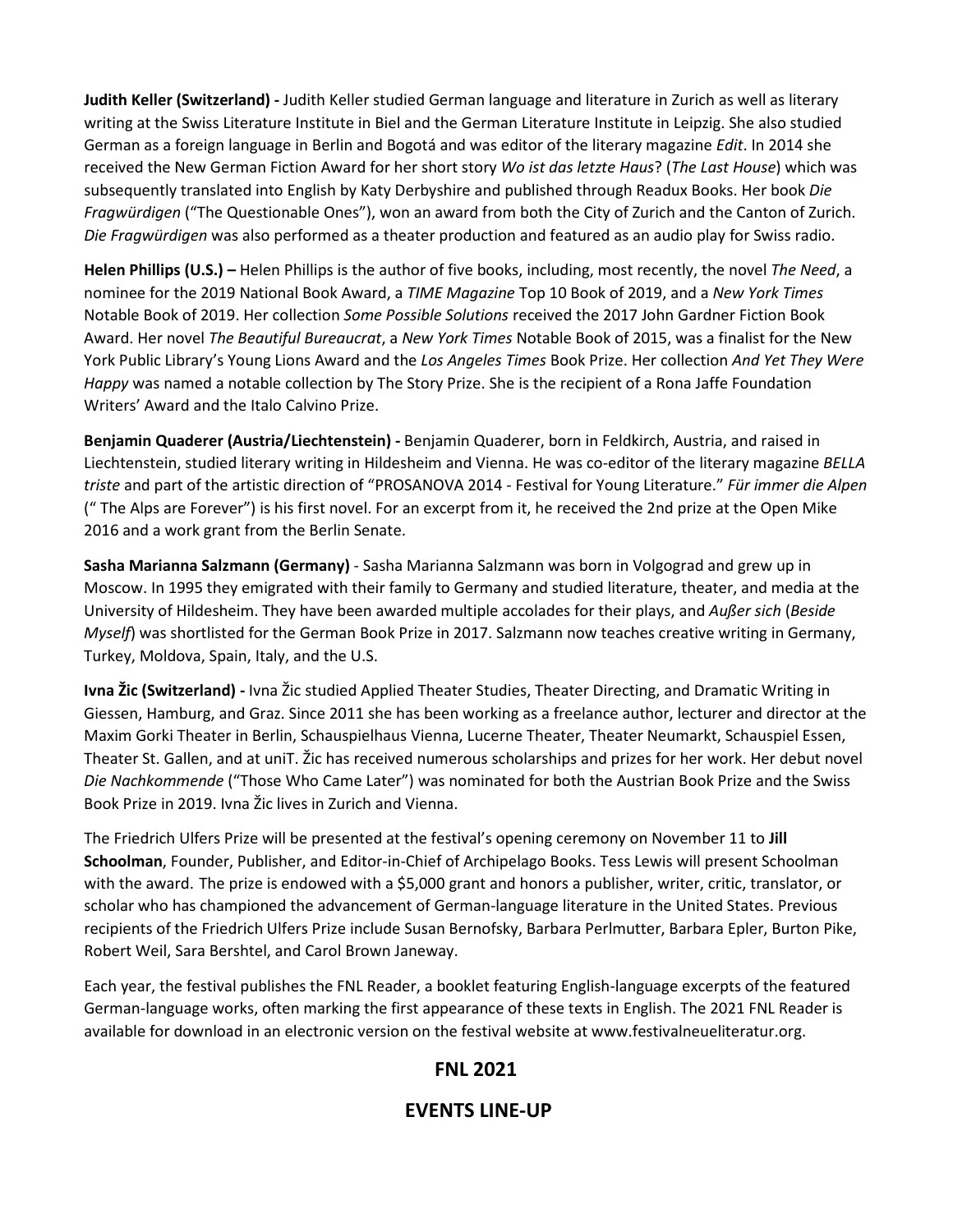All FNL events are free and in English.

### **FRIDAY, NOVEMBER 12, 12PM ET – [Register here](https://www.eventbrite.com/e/words-with-writers-tickets-196563987177?aff=ebdsoporgprofile)**

*Words with Writers* New York's brightest students take on FNL authors in a lightning round of literary interviews.

Featuring: All six German-language authors – **Anna Baar, Isabel Fargo Cole, Judith Keller, Benjamin Quaderer, Sasha Marianna Salzmann**, and **Ivna Žic** – as well as students from Columbia University, New York University, and Rutgers University. Moderated by festival co-curator and translator Alta Price.

## **FRIDAY, NOVEMBER 12, 6PM – [Register here](https://www.eventbrite.com/e/the-authors-voice-tickets-196575190687?aff=ebdsoporgprofile)**

*The Author's Voice*

The six German-language authors of Festival Neue Literatur pair up with past FNL participants from the United States to give a sampling from their work, providing a taste of new writing from Austria, Germany, Liechtenstein, Switzerland. *Hosted by award-winning novelist Monique Truong.*

Featuring: **Anna Baar, Isabel Fargo Cole, Judith Keller, Benjamin Quaderer, Sasha Marianna Salzmann**, and **Ivna Žic**. Hosted by **Monique Truong** and featuring English excerpts read by notable U.S. writers and past FNL participants **John Keene, Idra Novey, and John Wray**.

#### **SATURDAY, NOVEMBER 13, 1PM – [Register here](https://www.eventbrite.com/e/poisoned-roots-tickets-196586705127?aff=ebdsoporgprofile)**

#### *Poisoned Roots*

The after-effects of war—hot or cold—reverberate through generations. This panel will explore how experiences of war shape even generations and societies who believe they've been spared. This is nothing new: as Homer warned, 'Beware the toils of war… the huge dragnet sweeping up the world.' Can literature build antibodies by bringing those toxins to light?

Featuring: **Isabel Fargo Cole, Ivna Žic, Anna Baar**, and **Joshua Cohen**. Moderated by Alta Price

### **SATURDAY, NOVEMBER 13, 4PM – [Register here](https://www.eventbrite.com/e/who-are-you-calling-strange-tickets-196613415017?aff=ebdsoporgprofile)**

*Who Are You Calling Strange?*

Conversations that explore how translation can call into question established norms and narratives (political, social, historical, and linguistic)

Featuring: **Sawako Nakayasu** and **Katrine Jensen** will discuss how translation can thwart or provide alternative approaches to dominant linguistic or cultural expectations. **Jill Schoolman** of Archipelago Books and translators **Mary Ann Newman** and **Peter Wortsman** will discuss how a small indie press can change the literary landscape and how the editor/translator collaboration enriches a translated text, moderated by Tess Lewis. **Isabel Fargo Cole** will talk with **Jennifer Croft** about writing as translators and translating as writers as well as creating narratives of self between languages.

#### **SUNDAY, NOVEMBER 14, 1PM – [Register here](https://www.eventbrite.com/e/alternate-realities-tickets-196602542497?aff=ebdsoporgprofile)**

#### *Alternate Realities*

How can fiction help us question our assumptions about what seems most familiar? This panel will explore the way literature can sharpen our sense of realit(ies) by unsettling us.

Featuring: **Sasha Marianna Salzmann, Judith Keller, Benjamin Quaderer,** and **Helen Phillips**. Moderated by Tess Lewis.